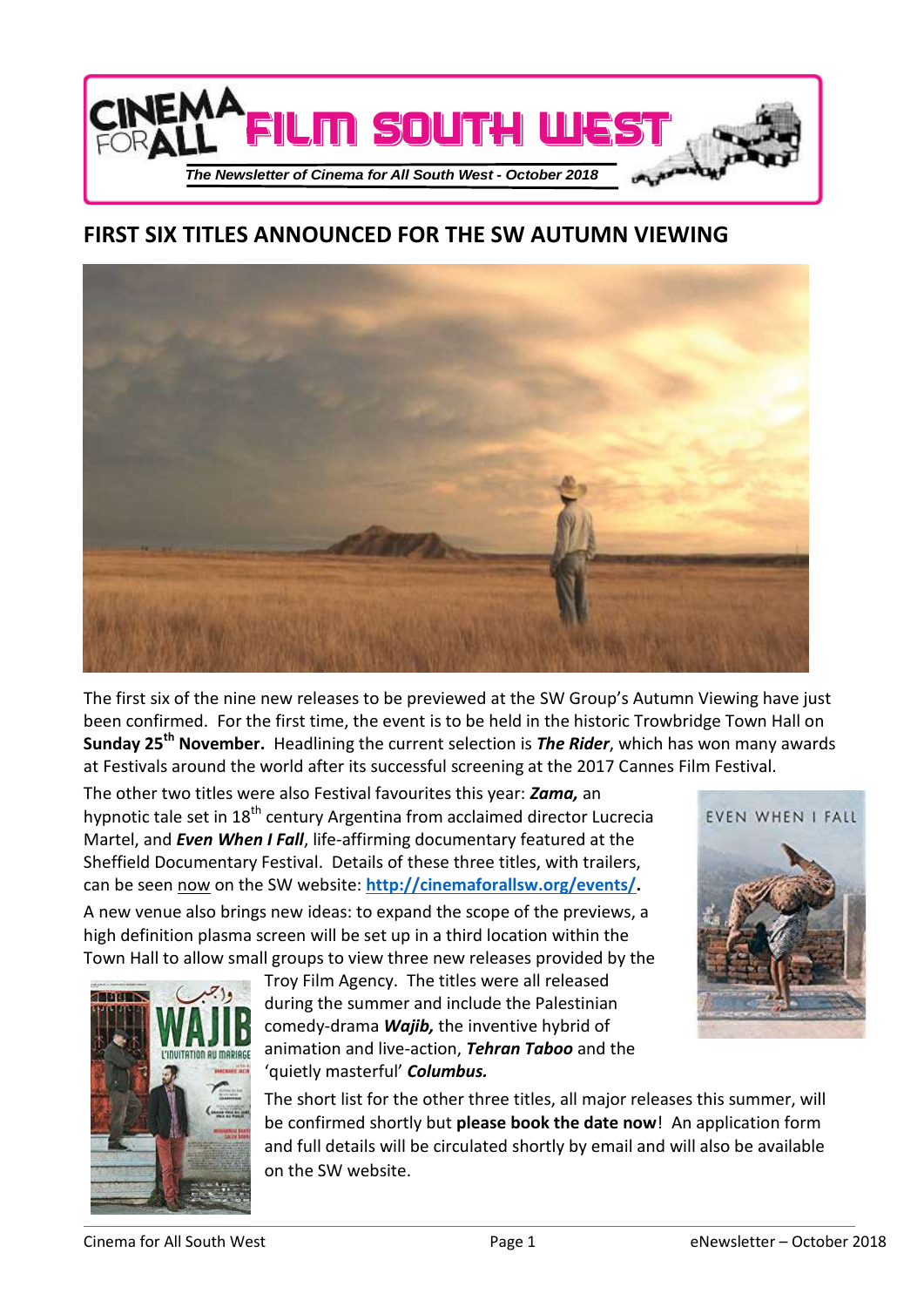# **SW SOCIETY NEWS**

# **BUDLEIGH FILM SOCIETY TEN YEARS ON!**

Budleigh Film Society celebrated their 10<sup>th</sup> birthday last month with a party serving bubbly and cake between two screenings of 'Cinema Paradiso' at 5pm and 8pm. The event was a great success with over 200 people attending and lots of apologies. Speaking at the party, Michael Jackaman, the Society's first sponsor, told how he had lent the Society £1000 in exchange for a piece of paper



*Stuart Yerrel (left) with the Mayor and wife.*

designed by founder member, Jed Falby; the loan was paid back after 2 years and the Society has



gone from strength to strength! The Mayor of Budleigh Salterton then oversaw the joint cutting of the cake by Jed and the other two founder members, Margaret & Stuart Yerrell, who are still running the show! Their next screening is to be Pedro Almodóvar's *Julieta* on 14<sup>th</sup> November.

### *CINEMA FOR ALL* **NEWS**

### **ON THE GROUND – SW LAUNCH**

Earlier in the month, Ellie Ragdale and Jay Platt from the Sheffield office organised a workshop at The Clay Factory outside the Devon town of Ivybridge. Back in March, a full set of digital projection equipment was transferred to the Factory for members and non-members to hire. One aim of the workshop was to demonstrate



the setting up of the kit with hands-on instruction for those attending. Ellie and Jay also led a



presentation on Diverse Audiences and Film Programming highlighting many good ideas for developing community cinema programmes.

Local SW members attending included Teignmouth, Topsham and Liskerrett Community Cinema as well as a number interested in starting up new venues. Ellie was pleased with the input and ideas for the On the Ground project in Devon and Cornwall and will be getting in touch with more information soon.